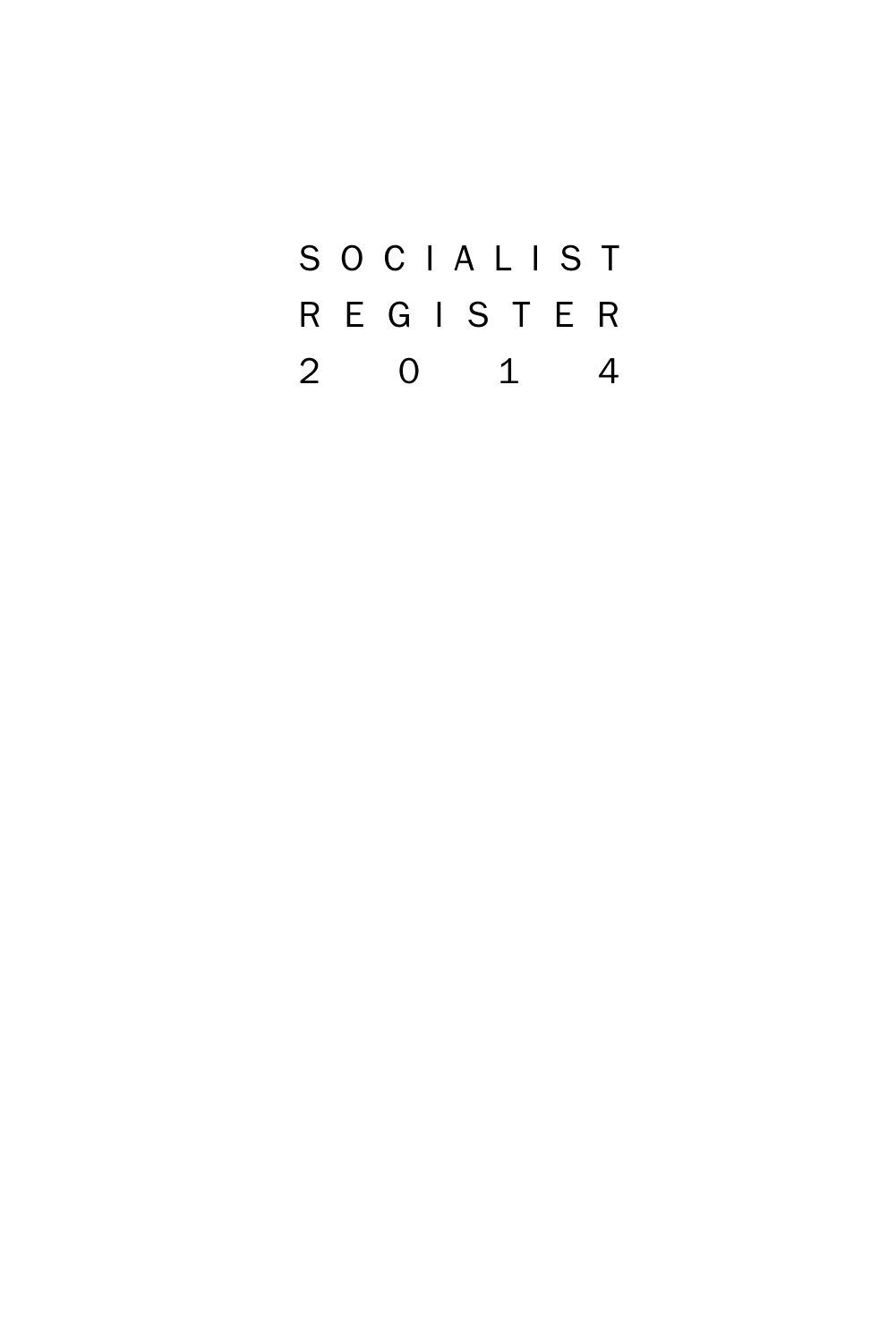### THE SOCIALIST REGISTER

Founded in 1964

### EDITORS

LEO PANITCH GREG ALBO VIVEK CHIBBER

FOUNDING EDITORS RALPH MILIBAND (1924-1994) JOHN SAVILLE (1916-2009)

> ASSOCIATE EDITORS COLIN LEYS ALFREDO SAAD-FILHO

ASSISTANT EDITOR ALAN ZUEGE

CONTRIBUTING EDITORS

BASHIR ABU-MANNEH GILBERT ACHCAR HENRY BERNSTEIN JOHANNA BRENNER PAUL CAMMACK GEORGE COMNINEL MADELEINE DAVIS BARBARA EPSTEIN BILL FLETCHER JR SAM GINDIN BARBARA HARRISS-WHITE DAVID HARVEY JUDITH ADLER HELLMAN NANCY HOLMSTROM URSULA HUWS RAY KIELY CHARLES POST ADOLPH REED JR SHEILA ROWBOTHAM JOHN S. SAUL HILARY WAINWRIGHT

#### CORRESPONDING EDITORS

AIJAZ AHMAD, NEW DELHI ELMAR ALTVATER, BERLIN PATRICK BOND, DURBAN ATILIO BORON, BUENOS AIRES HIDAYAT (GERARD) GREENFIELD, JAKARTA CHRISTOPH HERMANN, VIENNA MARTIJN KONINGS, SYDNEY MICHAEL LOWY, PARIS MICHALIS SPOURDALAKIS, ATHENS

To get online access to all Register volumes visit our website http://www.socialistregister.com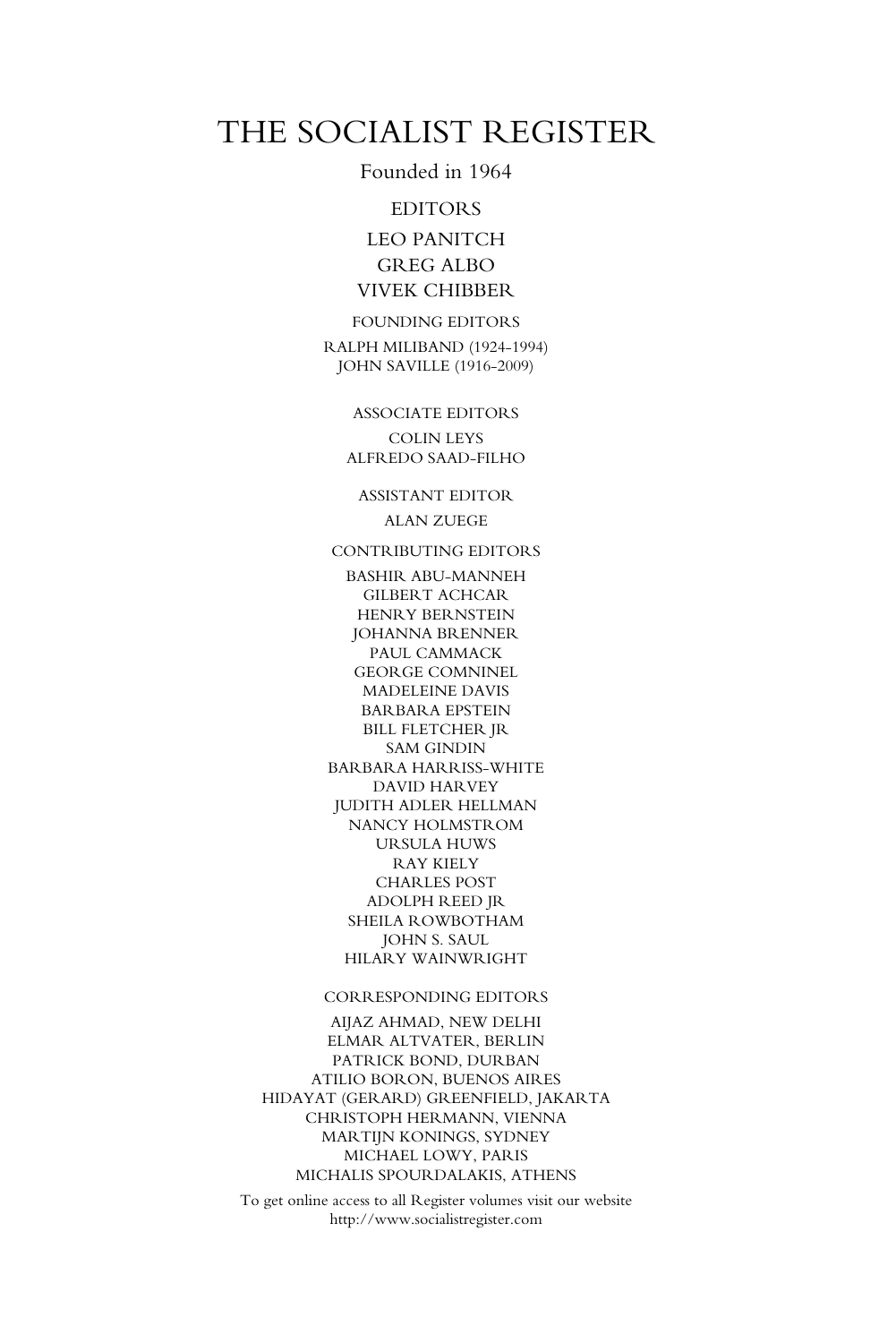# SOCIALIST REGISTER 2014

# REGISTERING CLASS

Edited by LEO PANITCH, GREG ALBO and VIVEK CHIBBER

THE MERLIN PRESS MONTHLY REVIEW PRESS FERNWOOD PUBLISHING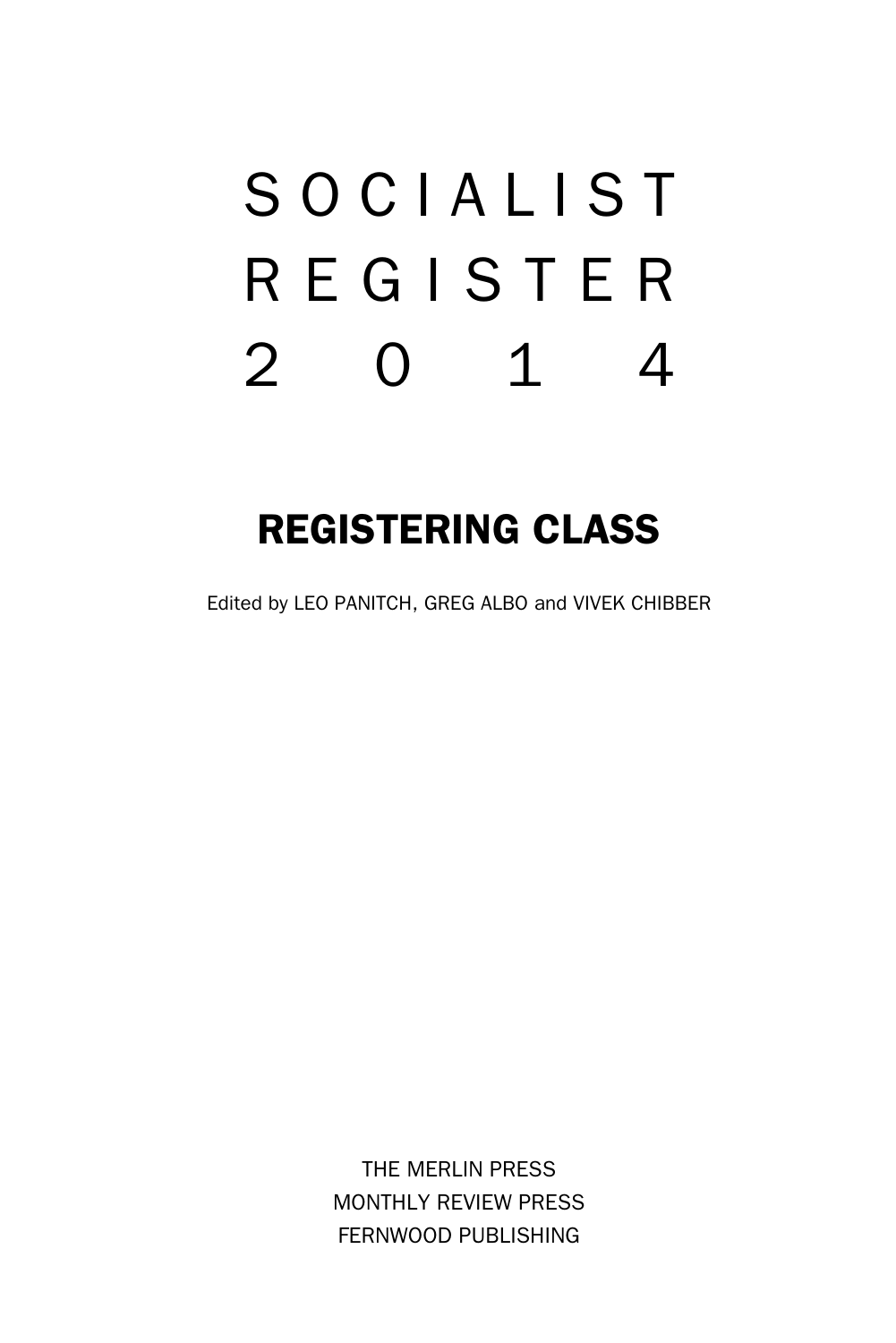First published in 2013 by The Merlin Press Ltd. 99B Wallis Road London E9 5LN

www.merlinpress.co.uk

© The Merlin Press, 2013

British Library Cataloguing in Publication Data is available from the British Library

ISSN. 0081-0606

Published in the UK by The Merlin Press ISBN. 978-0-85036-643-3 Paperback ISBN. 978-0-85036-642-6 Hardback

Published in the USA by Monthly Review Press ISBN. 978-1-58367-431-4 Paperback

Published in Canada by Fernwood Publishing ISBN. 978-1-55266-593-0 Paperback

Printed in the UK on behalf of LPPS Ltd., Wellingborough, Northants.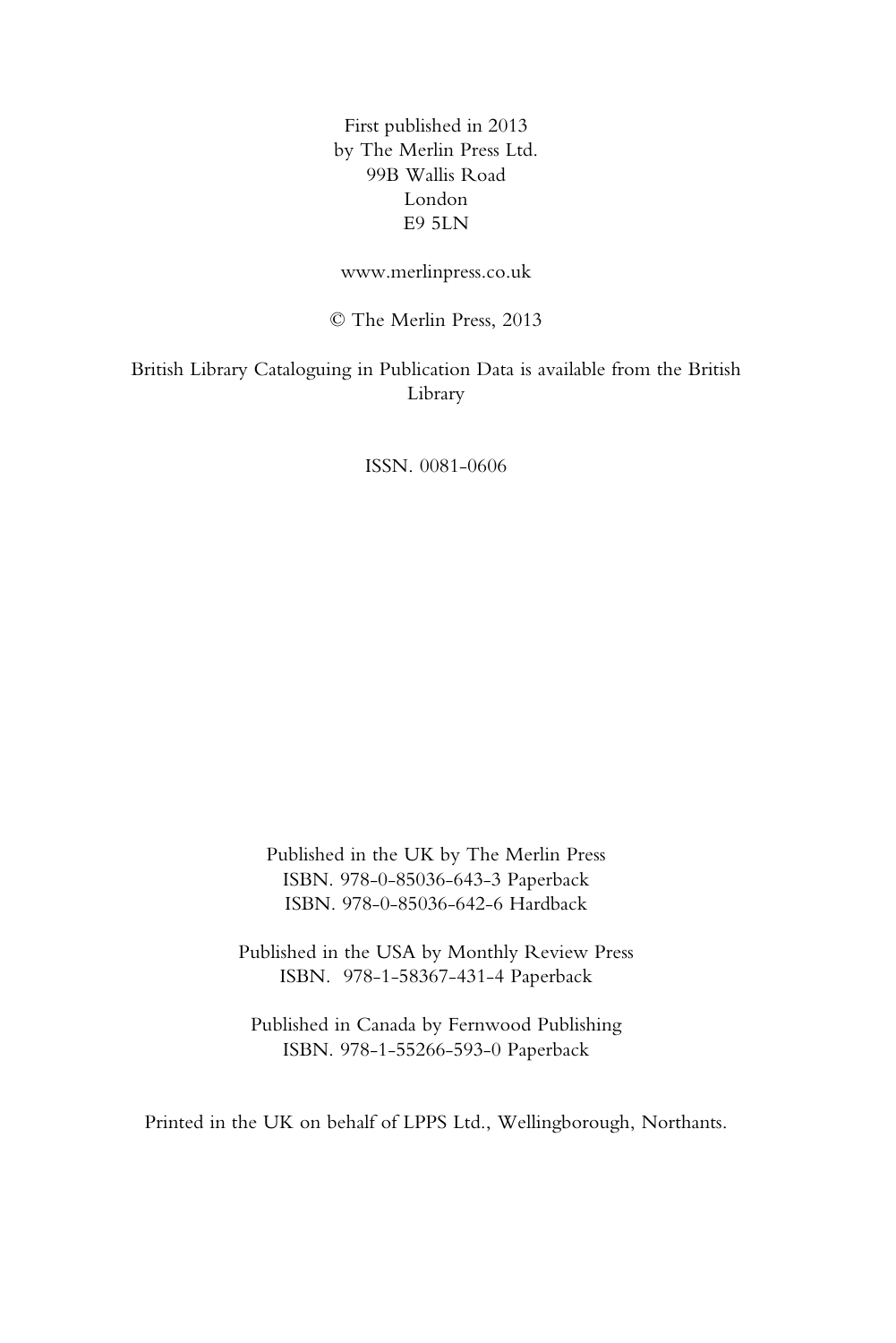# **CONTENTS**

| Leo Panitch<br><b>Greg Albo</b><br><b>Vivek Chibber</b> | Preface                                                                                  |
|---------------------------------------------------------|------------------------------------------------------------------------------------------|
| Arun Gupta                                              | The Walmart working class                                                                |
| <b>Bryan Palmer</b>                                     | Reconsiderations of class:<br>precariousness as proletarianization                       |
| <b>Vivek Chibber</b>                                    | Capitalism, class and universalism:<br>escaping the cul-de-sac<br>of postcolonial theory |
| <b>Ursula Huws</b>                                      | The underpinnings of class in the<br>digital age: living, labour and value               |
| <b>Colin Leys</b>                                       | The British ruling class                                                                 |
| Claude Serfati                                          | The new configuration of<br>the capitalist class                                         |
| William Carroll                                         | Whither the transnational<br>capitalist class?                                           |
| Bastiaan van<br>Apeldoorn                               | The European capitalist class<br>and the crisis of its hegemonic project                 |
| Virgina Fontes<br>Ana Garcia                            | Brazil's new imperial capitalism                                                         |
| Alfredo Saad-Filho<br>Lecio Morais                      | Mass protests: Brazilian spring<br>or Brazilian malaise?                                 |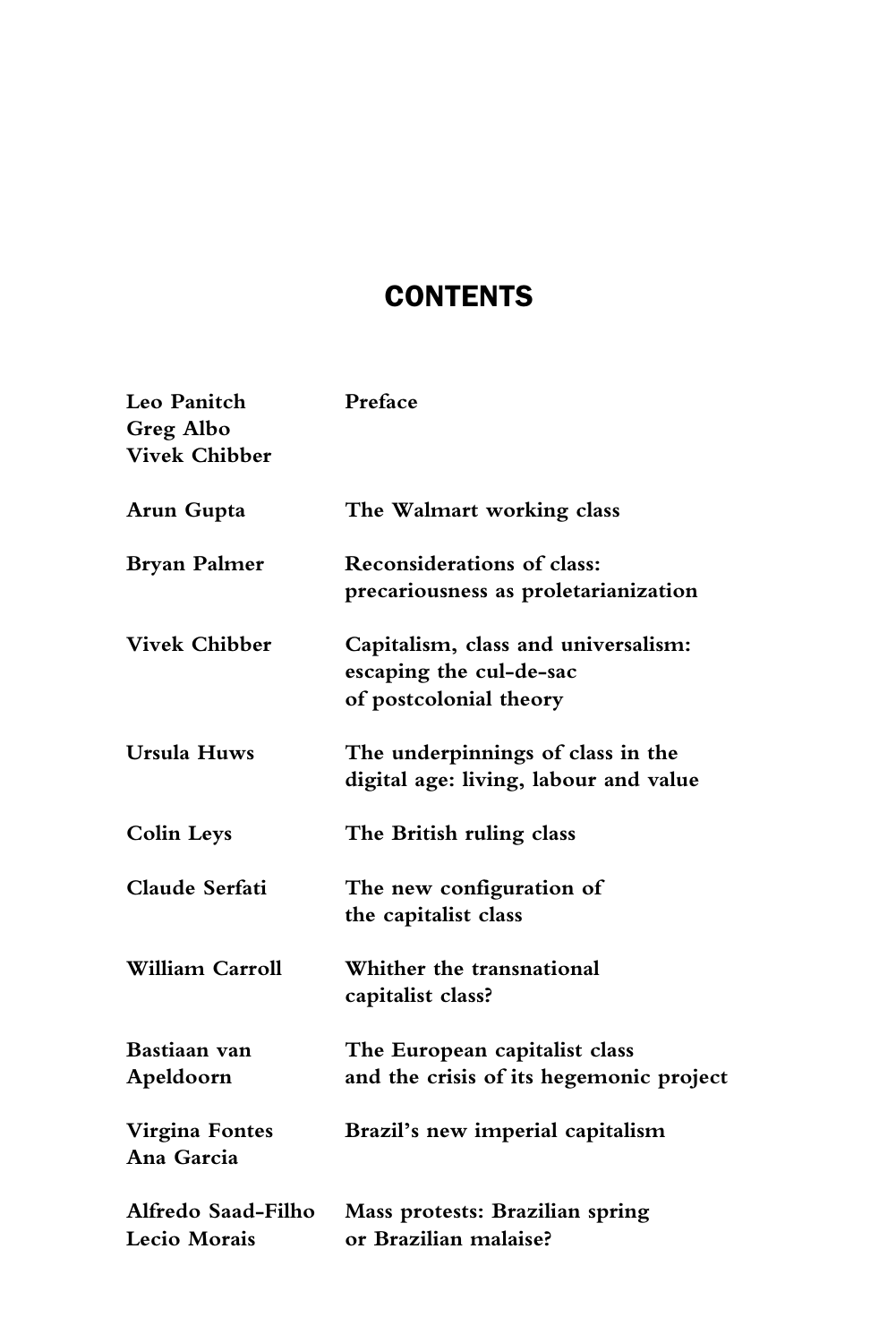| Ian MacDonald          | Beyond the labour of Sisyphus:<br>unions and the city                    |
|------------------------|--------------------------------------------------------------------------|
| <b>Andrew Murray</b>   | Left unity or class unity?<br>Working-class politics in Britain          |
| <b>Madeleine Davis</b> | Rethinking class: the lineage of<br>the Socialist Register               |
| Leo Panitch            | Registering class and politics:<br>fifty years of the Socialist Register |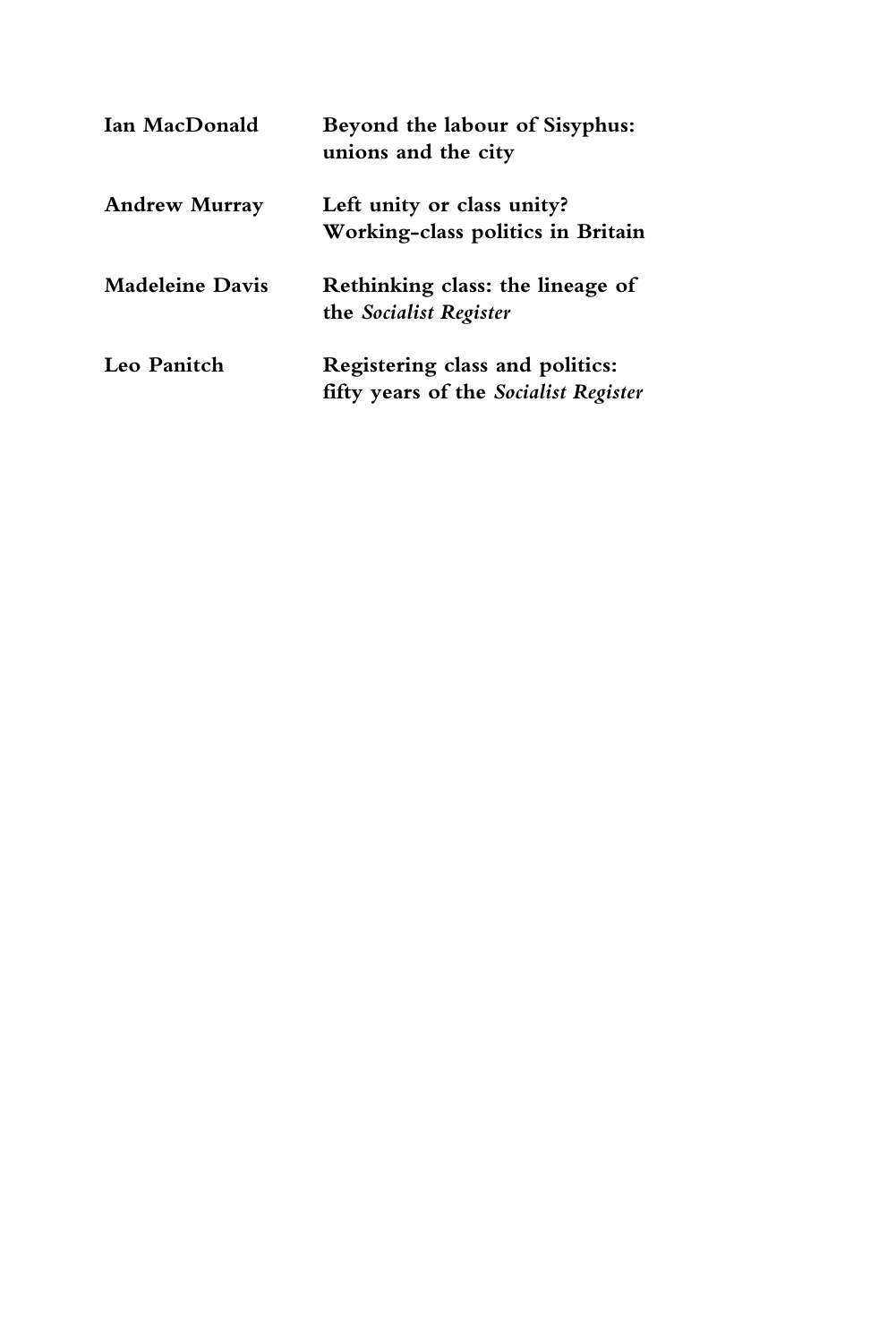## **CONTRIBUTORS**

**Bastiaan van Apeldoorn** is a reader in International Relations at the VU University, Amsterdam.

**William Carroll** is a professor in the Department of Sociology at the University of Victoria, Canada.

**Vivek Chibber** is an associate professor in the Department of Sociology at New York University.

**Madeleine Davis** is a lecturer in the School of Politics and International Relations at Queen Mary, University of London.

**Virginia Fontes** is a professor of history at the Fluminense Federal University in Rio de Janiero, Brazil.

**Ana Garcia** teaches international political economy at the International Relations Institute of Pontificial Catholic University of Rio de Janeiro (PUC-Rio) and is a researcher at the Institute for Political Alternatives in the South Cone (PACS).

**Arun Gupta** is a founding editor of the Indypendent magazine and was a founding editor of the Occupy Wall Street Journal.

**Ursula Huws** is director of the research consultancy Analytica and professor of labour and globalization at the University of Hertfordshire Business School.

**Colin Leys** is a professor emeritus in the Department of Political Studies at Queen's University, Canada.

**Ian MacDonald** is a visiting fellow at the Cornell Institute of Labour Relations in New York City.

**Lecio Morais** is an economics adviser to the Brazilian Chamber of Deputies.

**Andrew Murray** is Chief of Staff for the British trade union Unite.

**Bryan Palmer** is a professor in the Department of History at Trent University, Canada.